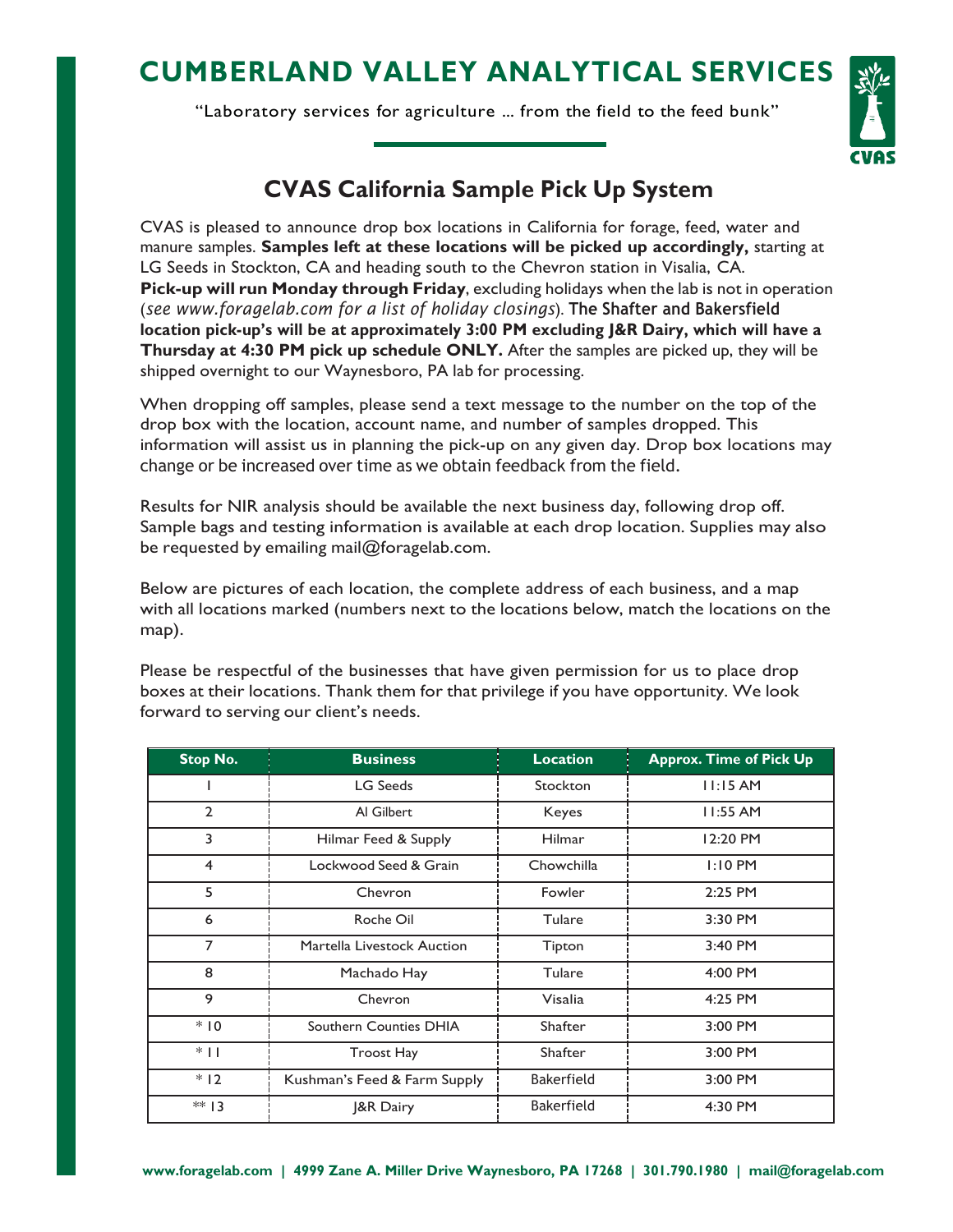

**1-12 : Monday- Friday pick up locations**

13 : Thursday pick up ONLY. Place samples in the brown refrigerator accessed through the back door on the scale **house.**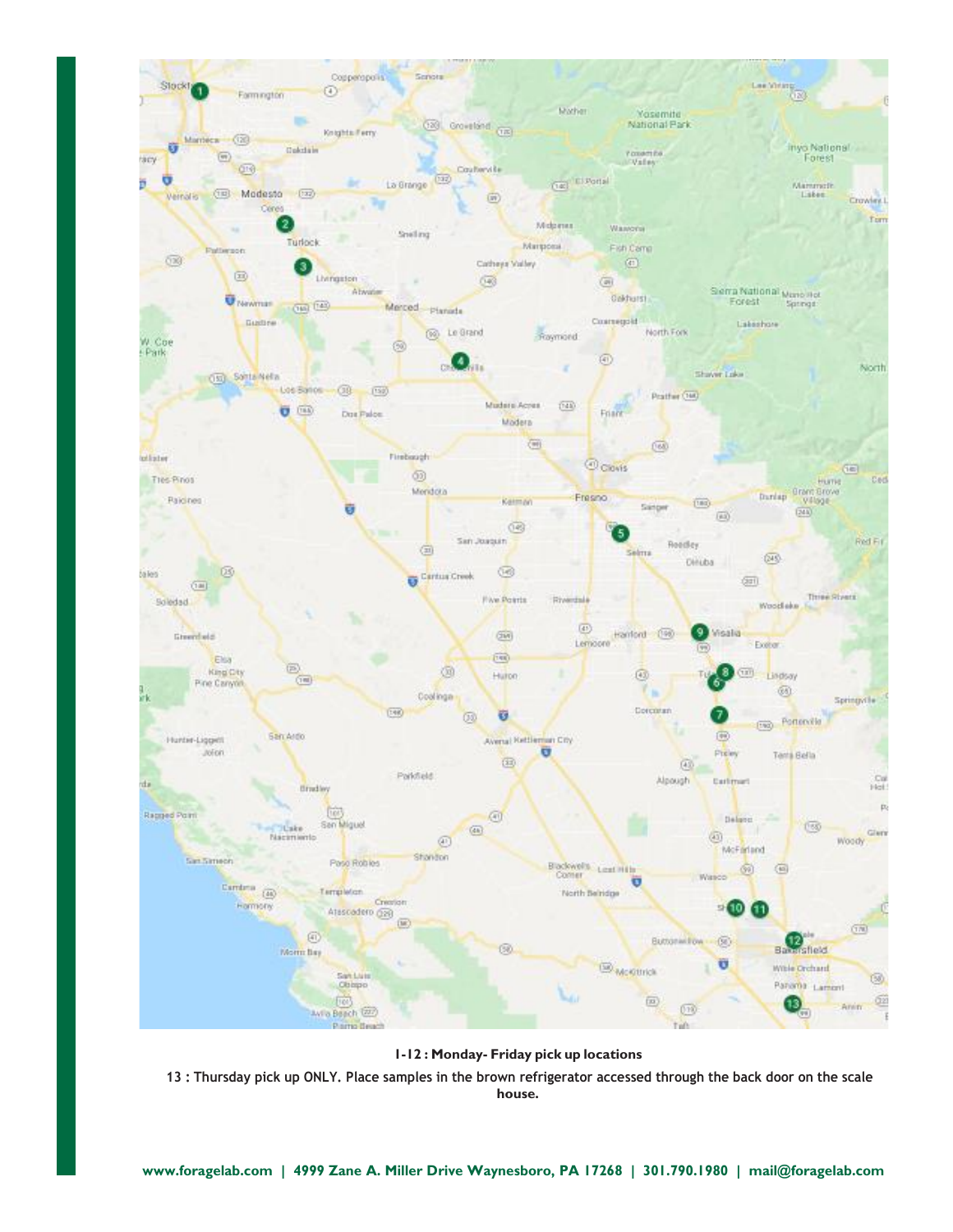## **California Drop Box Business Location Images**



LG Seeds, Stockton (1) Al Gilbert, Keyes (2)







Hilmar Feed & Supply, Hilmar (3) Lockwood Seed & Grain, Chowchilla (4)





Chevron, Fowler (5) Roche Oil, Tulare (6)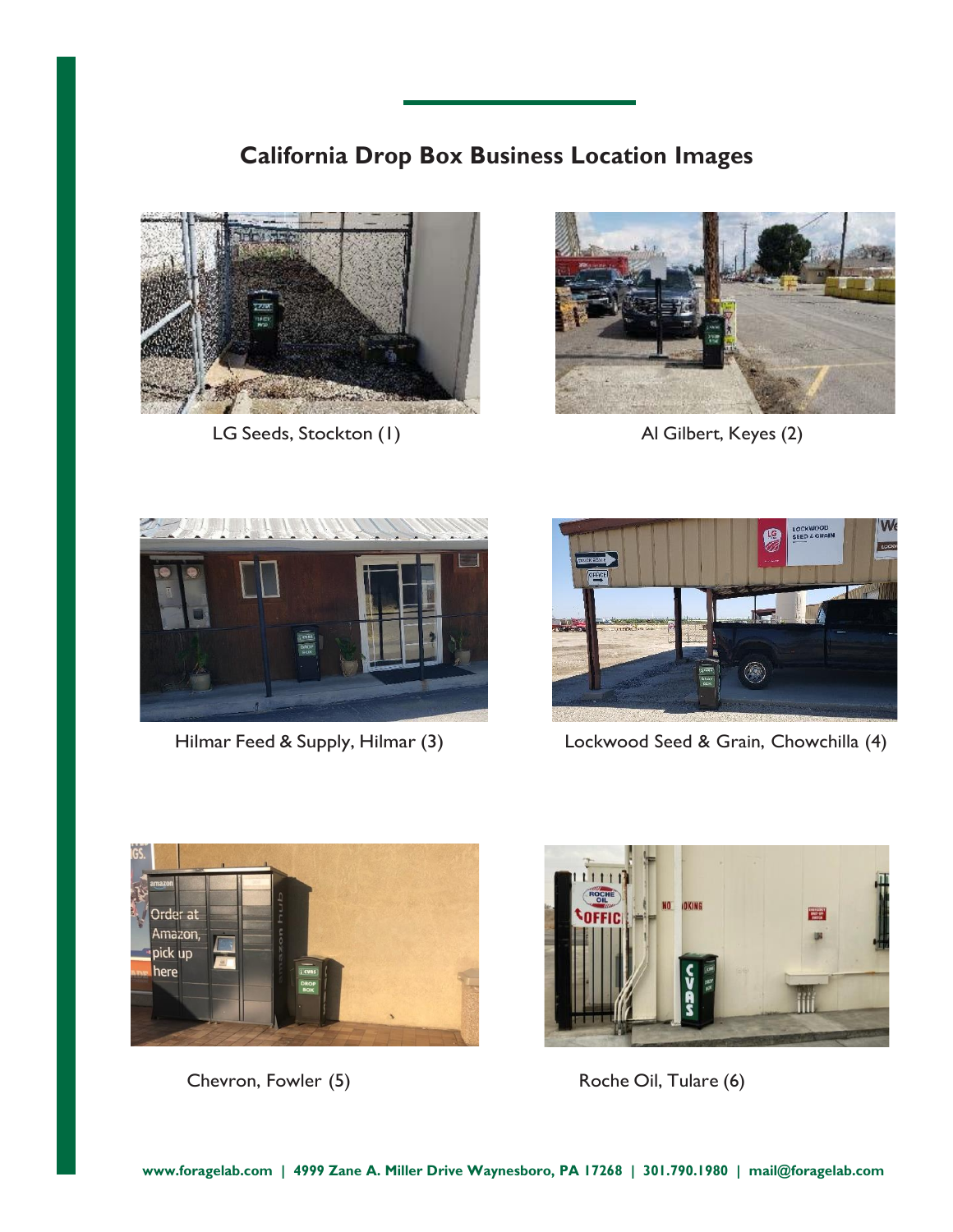

Martella Livestock Auction, Tipton (7) Machado Hay, Tulare (8)









Chevron, Visalia (9) Southern Counties DHIA, Shafter (10)



Troost Hay, Shafter (11) Kushman's Feed & Farm Supply, Bakerfield (12)



J&R Dairy, Bakerfield (13)